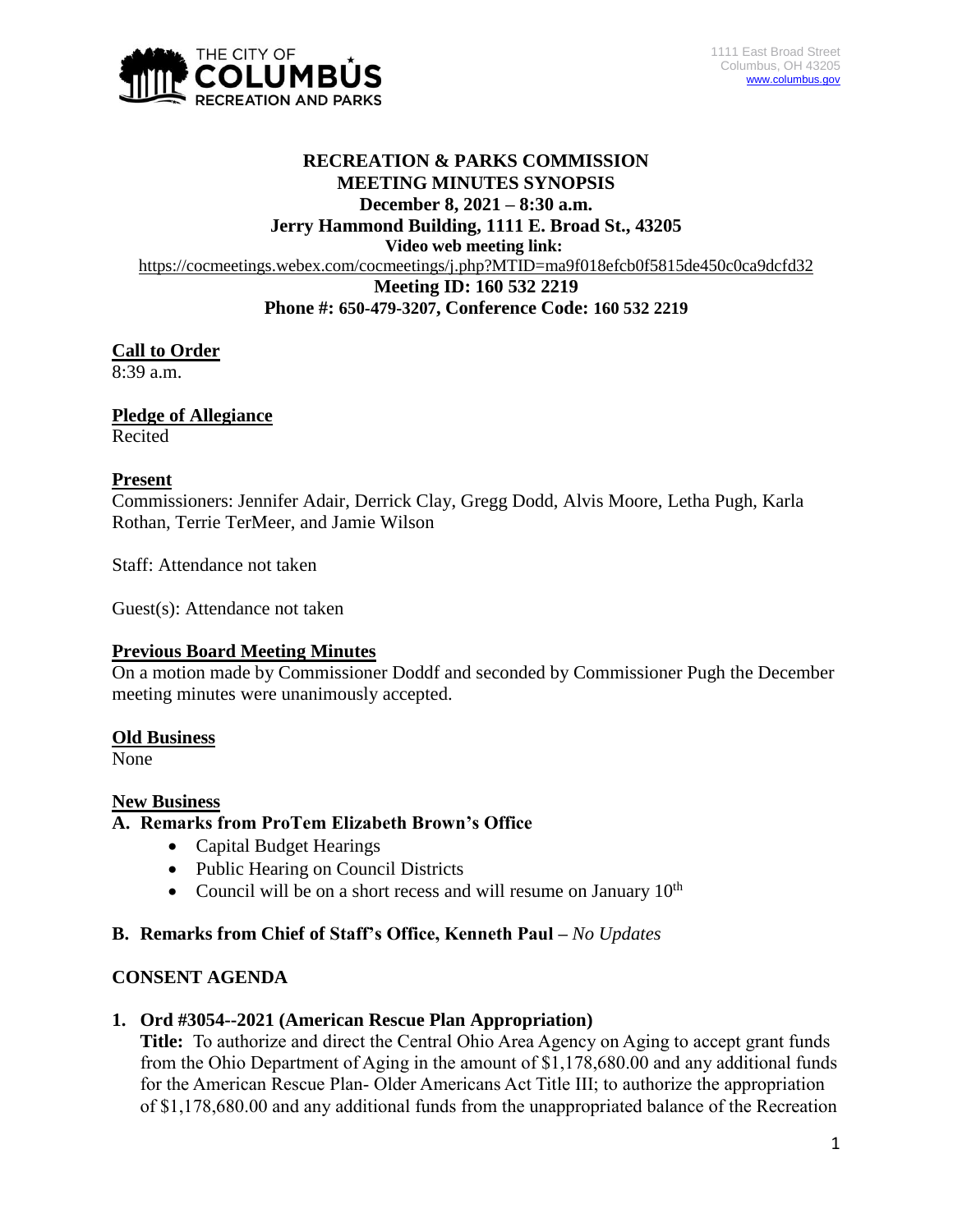

and Parks Grant Fund; to authorize the City Auditor to transfer appropriations between object classes and grant numbers for the American Rescue Plan grant funding; and to declare an emergency. (\$1,178,680.00)

On a motion made by Commissioner Adair and seconded by Commissioner TerMeer the Commission unanimously approved the Consent Agenda

# **ADMINISTRATION AGENDA**

- **2. Ord #3252--2021 (Street Tree Installation - Spring 2022 - MGI) Title:** To authorize the Director of the Recreation and Parks Department to enter into contract with Greenscapes Landscape Co., Inc. for \$200,000.00 (incl. \$23,610.00 contingency) for the installation of 620 street trees throughout the City of Columbus; funded by CIP and to declare an emergency. (\$200,000.00)
- **3. Ord #3293--2021 (2021 Capital Staff Augmentation Services)**

**Title:** To authorize the Director of Recreation and Parks to enter into five separate task order contracts; with DLZ Corp., Prime AE Group, OHM Advisors, GPD Group, and OA Spencer to provide professional Architectural and Engineering Services; for a total appropriation not to exceed \$880,000.00 from the Recreation and Parks Voted Bond Fund; and to declare an emergency. (\$880,000.00)

- **4. Ord #3295--2021 (Playground Improvements Phase 2 CDBG Contract Modification) Title:** To authorize the Director of Recreation and Parks to modify an existing contract with Midstates Recreation (ord.1951-2021) to provide construction services associated with Playground Improvements Phase 2 and to authorize an expenditure of \$230,000.00 from the Community Development Block Grant (CDBG) Fund and from private donations; and to declare an Emergency; and to declare an emergency. (\$230,000.00)
- **5. Ord #3296--2021 (Lill's Concession Contract RENEWAL- Turnberry) Title:** To authorize and direct the Recreation and Parks Department Director to modify and extend the current REVENUE contract with Lill's Concessions, LLC, food concessionaire at Turnberry Golf Course and to declare an emergency.
- **6. Ord #3298--2021 (Ruthfield Enterprises Contract RENEWAL- Airport GC) Title:** To authorize and direct the Recreation and Parks Department Director to modify and extend the current REVENUE contract with Ruthfield Enterprises, food concessionaire at Airport Golf Course and to declare an emergency.
- **7. Ord #3299--2021 (Vittorio's Investment, Inc. Contract RENEWAL- Mentel Memorial) Title:** To authorize and direct the Recreation and Parks Department Director to modify and extend the current REVENUE contract with Vittorio's Investment, Inc., food concessionaire at Mentel Memorial Golf Course and to declare an emergency.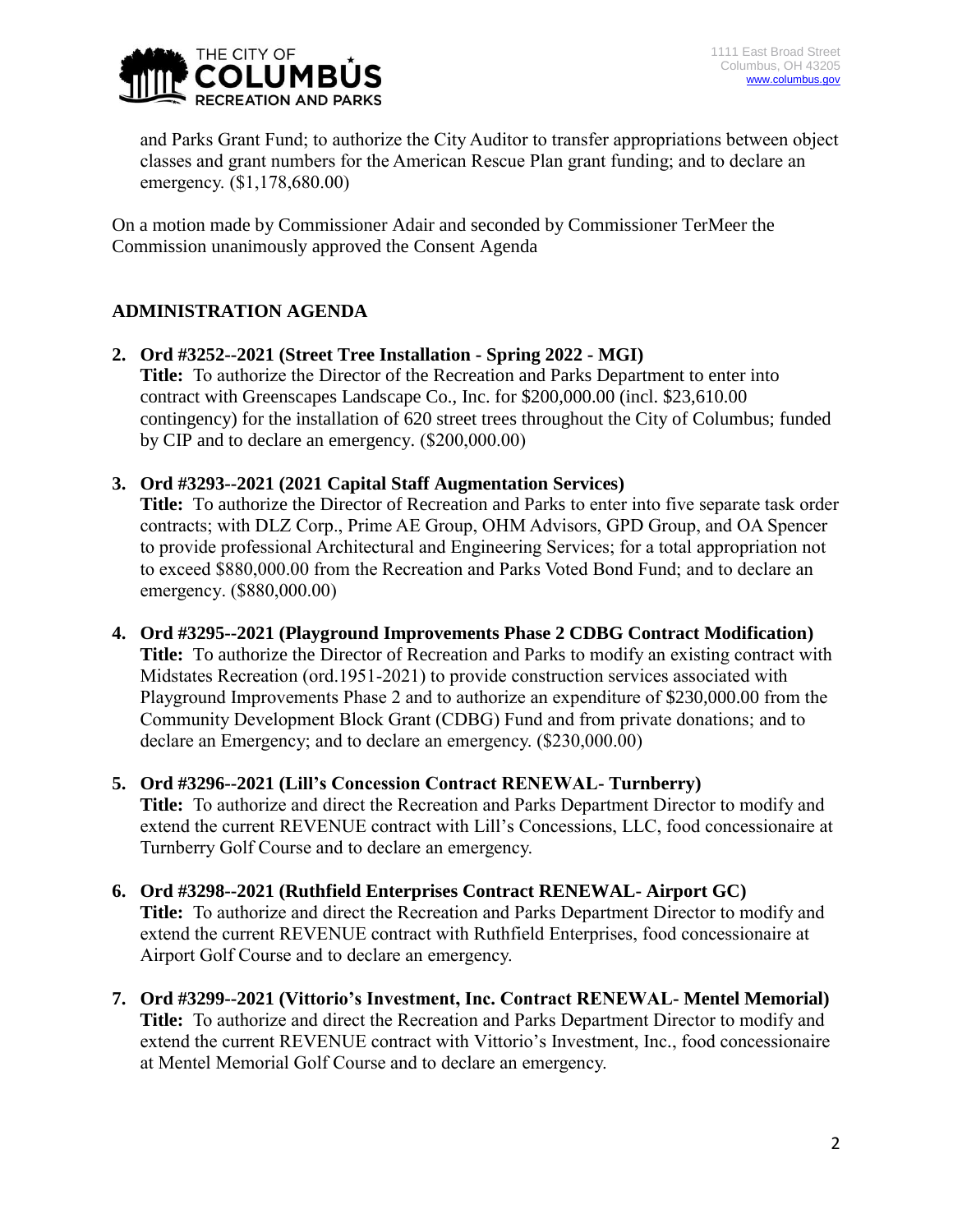

# **8. Ord #3300--2021 (S chmidt Hospitality Concepts Concession Contract RENEWAL-Raymond Memorial)**

**Title:** To authorize and direct the Recreation and Parks Department Director to modify and extend the current REVENUE contract with Schmidt Hospitality Concepts, food concessionaire at Raymond Memorial Golf Course and to declare an emergency.

On a motion made by Commissioner Adair and seconded by Commissioner Pugh the Commission unanimously approved the Administration Agenda.

## **Department and Project Updates**

Diversity, Equity and Inclusion Training update

## **CRP Foundation Updates**

- Update on *Adopt-A-Center*
- Working on 2022 budget
- Creating a signature annual event Fall fundraiser *"Columbus Roll & Stroll"*
- Piano donated to Gillie Community Center

## **Division Updates**

- COAAA
	- o Sponsored Alzheimer's special with channel 4
	- o Working on vaccination commercials
	- o Holiday Gift Program update
- Community Relations, Kerry Francis
	- o *Adopt-A-Center* gift status
	- $\circ$  Andre Hill plaque will be installed the week of January 17<sup>th</sup>
	- o Update on media costs and social media update
- Parks Maintenance & Operations, Assistant Director Troy Euton
	- o City Forester position is closed
	- o Forestry staffing update
	- o Arborist (Master Arborist) has been hired
	- o LED replacement project
	- o Staff went to Leadership Summit in November
	- o Stewardship 2.0
- Recreation & Program Services, Assistant Director, Jack Castle
	- o Holiday food and toy giveaways
	- o Youth basketball starting back up; working with the health department on safety guidelines
	- o *School's Out* winter Registration
	- o Focus Groups (staff, morale & training)
	- o Staff increases
	- o Staff Meeting in January
	- o Teen impact programming, ages 13-29 @ Linden
- Youth & Family Development, Assistant Director Eric Brandon
	- o Food Office Manager position is open
	- o APPS; increase contact with clients during the holidays